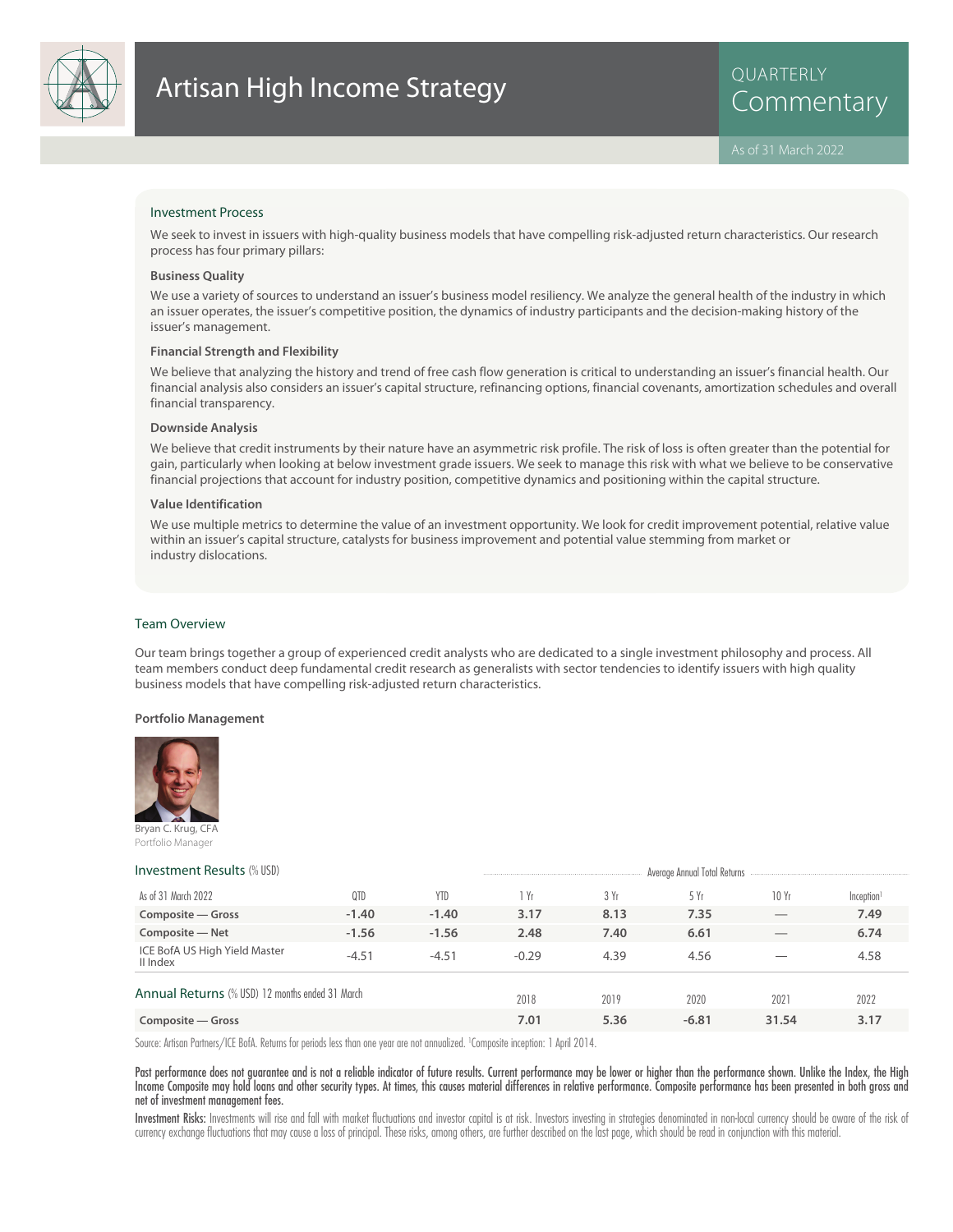

# Quarterly Commentary Artisan High Income Strategy As of 31 March 2022

# Performance Discussion

Our portfolio materially outpaced the ICE BofA US High Yield Index in Q1, representing the strongest three-month stretch of relative performance since inception. Asset allocation and credit selection both positively contributed to our portfolio's strong relative performance. From an allocation standpoint, our significant out-ofbenchmark exposure to leveraged loans—and resulting shortduration bias—helped shelter the portfolio during Q1's rate-driven volatility. In the same way, our material underweight to rate-sensitive BB-rated bonds in favor of more credit-sensitive risk benefited performance amid a period of persistently rising interest rates. Overall, the quarter speaks to the successful execution of our process, which seeks to emphasize downside protection and broad flexibility to generate strong risk-adjusted returns across all phases of the credit cycle.

### Investing Environment

Volatility returned to markets in Q1 as the investing backdrop quickly shifted from one driven by reopening-fueled momentum to one pressured by inflationary pressures and the humanitarian and economic costs of the war in Ukraine. With consumer prices rising uncomfortably across many segments of the economy, global central banks moved to begin withdrawing virus-induced policy accommodation in an effort to extinguish ongoing inflationary pressures. The dual shocks of tighter monetary conditions and geopolitical uncertainty led to widespread volatility across interest rates and risk assets. While drawdowns across equity markets were notable, the response across credit markets was relatively orderly in comparison. Short-lived periods of volatility pushed credit spreads wider throughout the quarter, but valuations remained well contained below 400bps. Still, high yield bonds (as measured by the ICE BofA US High Yield Index) finished the period down 4.5%. With five-year Treasury yields at their highest levels since early 2019, high yield's difficult quarter is primarily the function of higher interest rates rather than growing credit risk.

Across the capital structure, leveraged loans showed notable resilience throughout the volatility, finishing the quarter unchanged (as measured by the JPMorgan Leveraged Loan Index). The asset class experienced a nearly limitless bid from investors seeking out floatingrate assets amid a period of heightened interest rate volatility. Loans finished the quarter as one of the best performing fixed income asset classes—largely due to limited rate sensitivity.

Credit valuations made a complete round trip during the quarter, moving to December 2020 wides in March before finishing the quarter only modestly higher than year-end levels. At sub-400bps spreads, valuations remain well below long-term averages, suggesting the environment for credit risk remains relatively benign despite economic and geopolitical uncertainty. Across the credit spectrum, B-rated risk held up best as more rate-sensitive risk (BBs) lagged with higher rates and credit-sensitive risk (CCCs) trailed with increased riskasset volatility. In all, Bs finished with a loss of 3.5%, followed by CCCs (-3.7%) and BBs (-5.4%).

On the primary front, new issuance activity across bonds and loans came to a standstill with the pickup in equity volatility and spike in interest rates. Total new supply is down more than 70% from a year ago as refinancing activity slowed with higher all-in yields.

Despite the pickup in volatility, the default backdrop remains benign. The quarter saw just three companies default on their bond and loan obligations. The quiet quarter meant the 12-month par-weighted default rate moved to near record lows below 0.5%. Importantly, despite the pickup in volatility, the number of distressed candidates in the markets is largely unchanged from the start of the year. Today, less than 2% of bonds in the high yield index trade at distressed levels, suggesting a supportive environment for credit fundamentals.

# Portfolio Positioning

As we've written for several quarters, we've considered rising interest rates to be one of the most underpriced risks in the marketplace. With this view, we came into January with nearly 40% of the portfolio in floating-rate assets based on the better tradeoff between yield and duration. As volatility reemerged, this positioning helped the portfolio withstand pressures from higher interest rates.

But later in the quarter, our relative value views became more balanced as pockets of value emerged across the high yield landscape. Yields for BB-rated bonds have moved to their highest levels since mid-2020 while the percent of the market that is call constrained dropped to 30%—from nearly 75% just three months ago. With a meaningful degree of policy tightening already priced into the market, we think a unique setup for the up-in-quality trade is emerging. The duration damage to higher rated risk has created opportunities to upgrade the portfolio without sacrificing yield. As a result, we chose to trim our loan allocation into strength throughout the quarter, reducing exposure from nearly 40% to just 22% by the end of March. We used these proceeds to incrementally allocate to higher rated and more rate-sensitive bond risk. We also maintain a higher-than-average cash balance, which we will look to opportunistically deploy with continued volatility.

The portfolio's top holdings included three new issuers during the quarter: Charter Communications, NCL Corp and Altice France. Exiting the top 10 were Ultimate Software Group, Surgery Center Partners and VistaJet. Our portfolio continues to be populated with our highest conviction names, with 27% of the portfolio in the top 10 issuers.

We added to our long-time exposure in the unsecured debt of Charter Communications as increased interest rate volatility weighed on the company's debt complex. While Charter has been a main holding since the portfolio's inception, we've added and trimmed around the name based on relative value. Charter fell out of the portfolio's top 10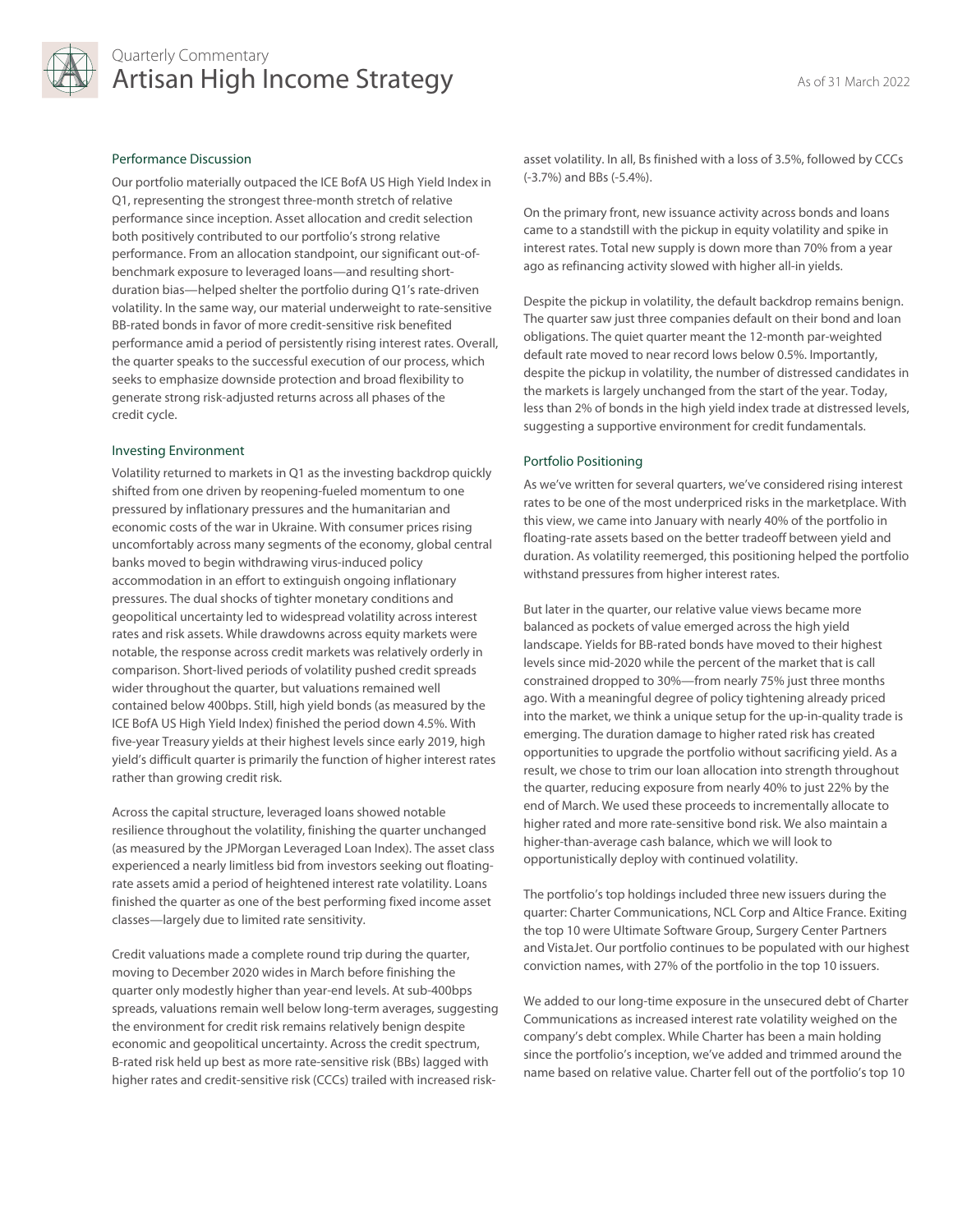in Fall 2021 due to an increasingly asymmetric risk profile, given tight spreads and low yields across the credit landscape. But with materially higher interest rates in Q1, many solid and liquid performing high yield bonds now trade at unusually low dollar prices. In the case of Charter, many of the company's credits that traded at premium to par six months ago now trade at high 80s to low 90s prices despite no material change in fundamentals. While the company is likely to see difficult new subscriber comparisons in the near term, given the pull forward from the pandemic, it continues to grow operating earnings and generate significant free cash flow that provides plenty of flexibility and liquidity. Our exposure in Charter represents high quality, BB-rated risk that now offers unique convexity and total return potential.

We also added to our existing exposure in the secured and unsecured debt of Norwegian Cruise Line (NCL). The company's credit profile has been pressured by omicron and other COVID-related disruptions, but strong demand and pricing patterns across all its brands help offset any near-term negatives. Bookings for the second half of 2022 and beyond are in line with pre-pandemic comparables while pricing trends remain well above 2019 levels. Importantly, supportive capital markets have provided the company plenty of options in addressing its cash burn while operations ramp up to capacity. Credit-friendly equity dilution has been meaningful with outstanding shares now double pre-pandemic levels. Similarly, continued demand for lower rated debt has allowed management to reshape NCL's balance sheet by refinancing high coupon debt, lowering interest costs and moderating cash needs in the near term.

Finally, we initiated a position in the secured and unsecured debt of telecom provider Altice France during the quarter. The company is France's second-largest telecom operator by revenues and subscribers with major positions across all segments of the French market. Over the last several years, Altice France has undergone significant opportunistic and high-multiple asset sales to improve liquidity and reduce leverage. The moves were broadly supported by credit investors and facilitated the refinancing of the capital structure in 2019. But since then, its deleveraging plans have failed to materialize as Altice's management has prioritized overhauling and simplifying other parts of the Altice capital structure. While the company is unlikely to meet its 4.5X leverage goals over the next year, Altice is likely to refinance several tranches of debt over the coming quarters, resulting in a longer duration and lower cost capital structure, improving free cash flow generation for the company.

On the other side of the ledger, we used the strong demand for floating-rate assets to trim our exposure in the first and second lien loans of Ultimate Software Group. With prices for both instruments trading through par, we sold roughly half of our exposure to allocate to better risk/reward opportunities elsewhere in the portfolio. For Surgery Center Partners, the unsecured debt trades yield to call given expectations management would refinance higher cost debt later in Q2. With limited upside, we chose to exit a portion of our allocation based on valuations. Finally, our high-coupon position in VistaJet was refinanced. While we participated in the new issuance, our overall exposure to the issuer was reduced.

## Perspective

The price action over the quarter gives us confidence to say the era of ultra-low dispersion that has characterized the credit environment over the last year is over. Idiosyncratic credit risk has largely been masked by a pull-to-par, risk-on environment. But with a less supportive macro backdrop and policy maker's rapid hawkish pivot, we expected volatility to be an ongoing theme as the Fed's policy put is removed from the market. As we move forward, investors are likely to contend with an environment of improving credit fundamentals offset by the risks of tighter monetary conditions and geopolitical uncertainty. We think this will lead to a more robust opportunity set and a better environment for credit selection as the differences in pricing across credits become more pronounced. With our process built on bottom-up security selection, we believe our approach of identifying mispriced securities across the credit spectrum and across capital structures will be notable differentiators. We welcome the reemergence of volatility and will use dislocations to add risk in areas with supportive fundamentals.

# ARTISAN CANVAS

Timely insights and updates from our investment teams and firm leadership Visit www.artisancanvas.com